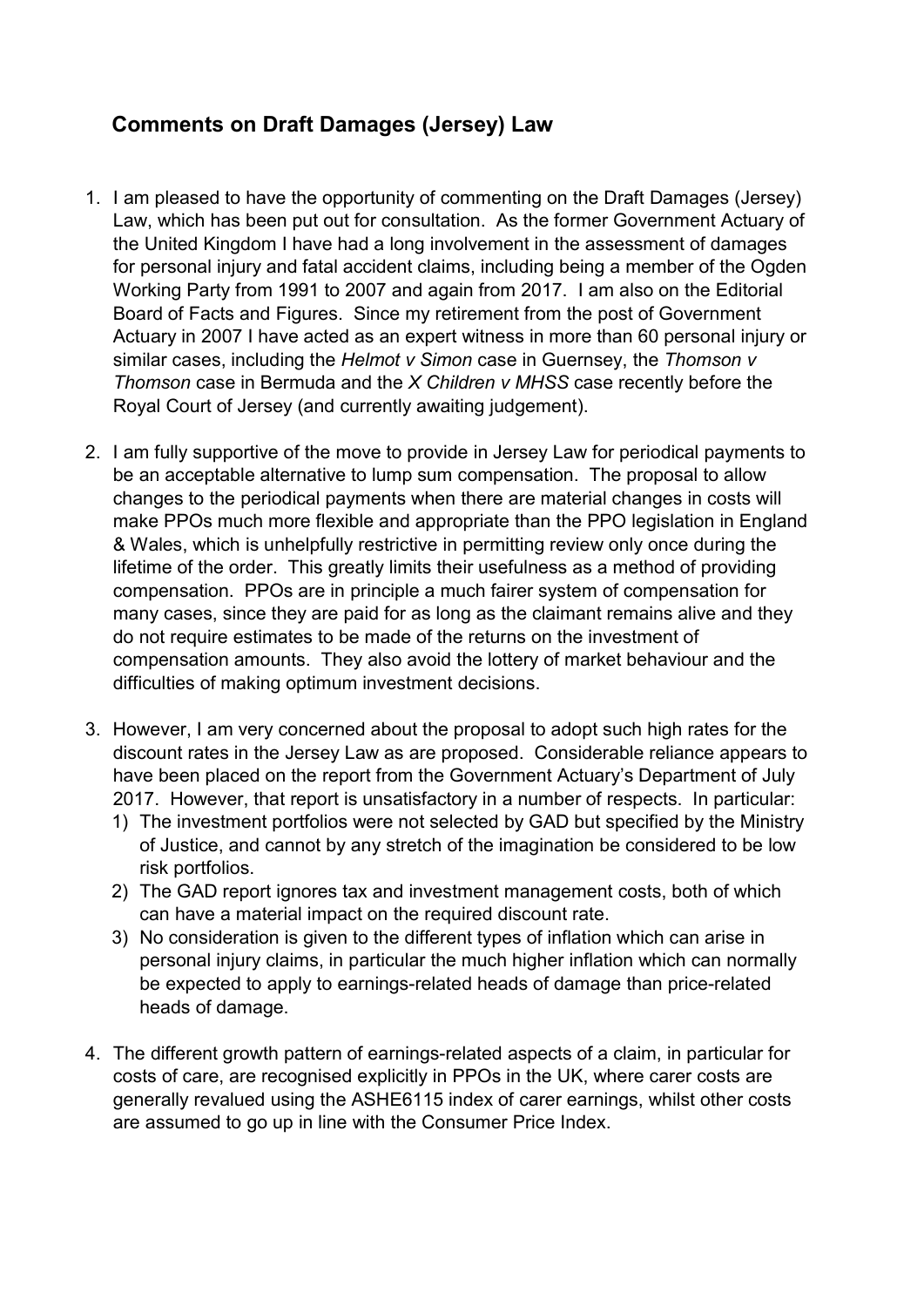5. Careful consideration was given to the characteristics of a potential low risk portfolio by the panel of experts appointed by the Ministry of Justice (Paul Cox, Richard Cropper, Ian Gunn and John Pollock). Their report of October 2015 was published by the Ministry of Justice as part of their response to the 2017 discount rate consultation. They illustrated two lower risk investment portfolios in Chapter 4. The one which received most support from all the authors was a portfolio constructed as follows:

| Investment category                             | Percentage share |
|-------------------------------------------------|------------------|
| Index-linked gilts                              | 75%              |
| Corporate bonds                                 | 12%%             |
| Overseas developed countries index-linked bonds | $7\frac{1}{2}\%$ |
| <b>Equities</b>                                 | 5%               |

6. At the time they estimated that the expected return on that portfolio would be 0%. It would probably now be negative. Another carefully considered low risk portfolio is that set out in the Damages (Investment Returns and Periodical Payments) (Scotland) Bill.

| Investment category            | Percentage share |
|--------------------------------|------------------|
| Cash or equivalents            | 10%              |
| Nominal gilts                  | 15%              |
| <b>Index-Linked Gilts</b>      | 10%              |
| <b>UK Equities</b>             | $7\frac{1}{2}\%$ |
| <b>Overseas Equities</b>       | 121/2%           |
| <b>High Yield Bonds</b>        | 5%               |
| <b>Investment Grade Credit</b> | 30%              |
| Property                       | 5%               |
| Other types                    | 5%               |

- 7. This is materially lower risk than the portfolios which were considered in the GAD paper, which would be regarded by many people as completely inappropriate for the purpose of setting a low risk portfolio for a claimant.
- 8. Appendix 2 of the Draft Damages (Jersey) Law paper quotes some portfolios from the MSCI Wealth Management Association Private Investor Indices. However, these are misleading in relation to the purpose with which we are concerned, since they do not relate to low risk investors who are solely dependent on the investment portfolio for their future survival, as is normally the case for a claimant.
- 9. The established Common Law approach to the discount rate, building on the Wells v Wells judgement of the House of Lords in 1999, uses the real yields on index-linked gilts (ILGs) as an appropriate market-based measure of the real rate of return. This is not intended to imply that a claimant would be expected to invest in ILGs; the yields are simply an objective market measure of risk-free real return. A decision to invest in different assets may be associated with a higher expected rate of return but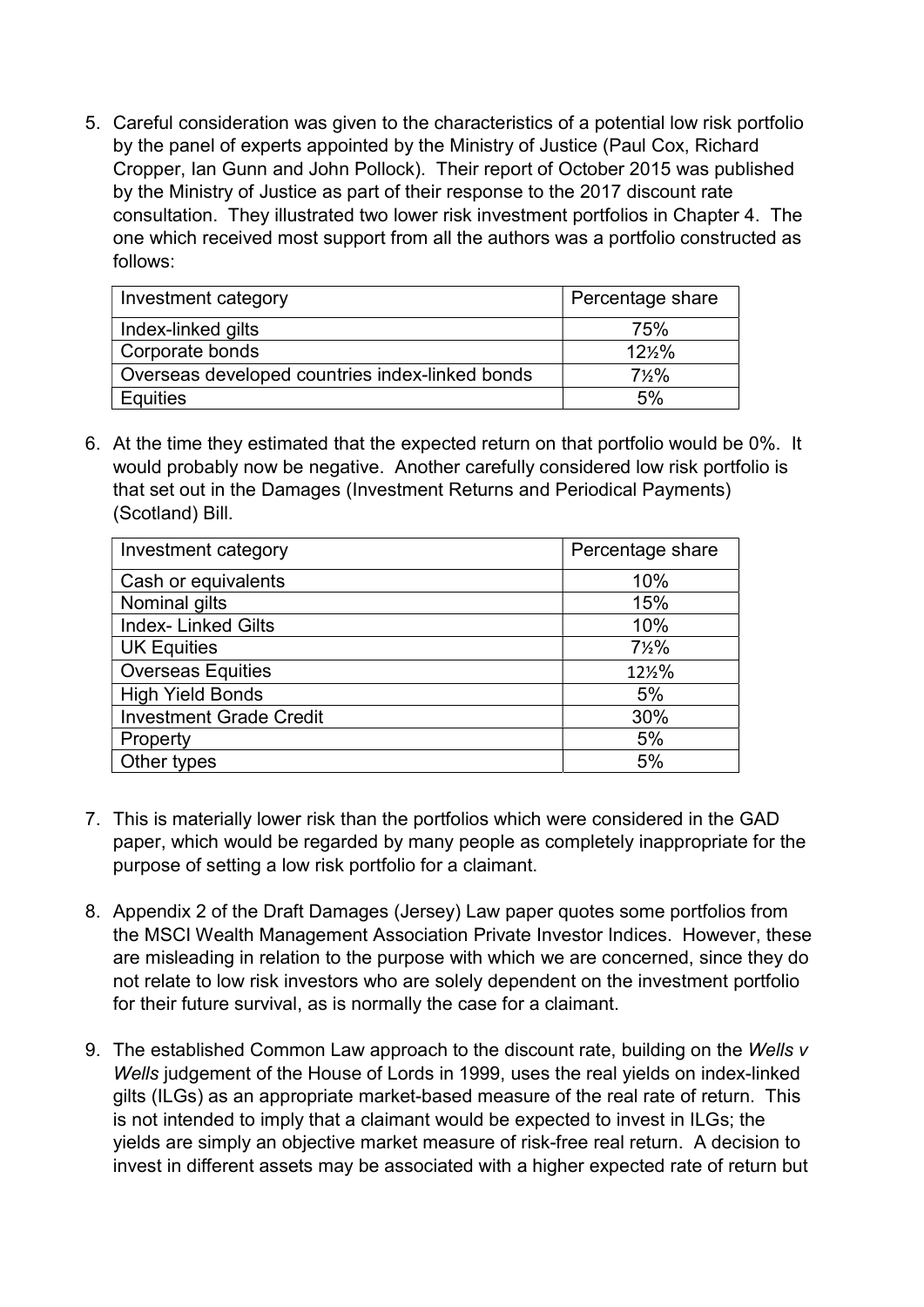would also have a higher level of embedded risk. It is important for a claimant not to have to take significant risk in order to increase expected returns, since the resulting volatility in market values could cause sequencing issues for a claimant who has to sell assets in order to meet necessary outgoings.

- 10. The current result of applying the existing Common Law framework is to give a discount rate of  $-1.5\%$  for price-related heads of damage. This is based on the twelve-month moving average of yields on ILGs up to the end of October 2018. For a very large compensation amount the impact of tax would move the discount rate to ‒1.75%. Lower discount rates would be appropriate for earnings-related heads of damage (some 1 to 2 % a year lower depending on the view taken on future real earnings growth).
- 11. The current Civil Liability Bill before the UK Parliament is intended to change the focus of setting the discount rate in England & Wales from very low risk investment to low risk investment. However, no example portfolio is provided so it is still uncertain what the impact of this legislation will be once the first review of the rate under the new rules takes place.
- 12. I would expect that, with a reasonably conservative investment portfolio, such as the two illustrated above, and proper allowance for investment management expenses and for tax, this could give rise to a discount rate in the range  $-1\%$  to  $+2\%$ .
- 13. I note that it is implicit in the Jersey paper that exemption from tax might be given to investment proceeds from a compensation lump sum. This would be very helpful and would remove the need for a tax adjustment downwards in the discount rate. However, investment management expenses cannot be avoided and are likely to be of the order of +1% a year on funds under management for a mixed portfolio, which is one of the reasons why the discount rate should remain low even under an assumption of low risk investment instead of risk-free investment.
- 14. In my view it would be entirely inappropriate to set a lower limit to the discount rate of 0%. The discount rate should very likely be below zero in currently foreseeable circumstances, even if there is an intention to move away from a risk-free investment assumption. It should be pointed out that the more one moves away from the riskfree real rate of return, the more likely it is that claimants will not receive 100% compensation.
- 15. Conclusion. Introduction of a Periodical Payment regime, particularly with the review flexibility proposed, will be a significant step forward in enabling a more sensible compensation regime in Jersey for the cases for which PPOs are suitable. Experience in England & Wales is that there remain considerable proportion of case where PPOs are not a suitable mechanism for compensation. The discount rate will, therefore, remain a key element of the Jersey personal injury compensation scene. In my view the case has not yet been made for moving away from a risk-free real rate of return. However, if public policy points in the direction of favouring the